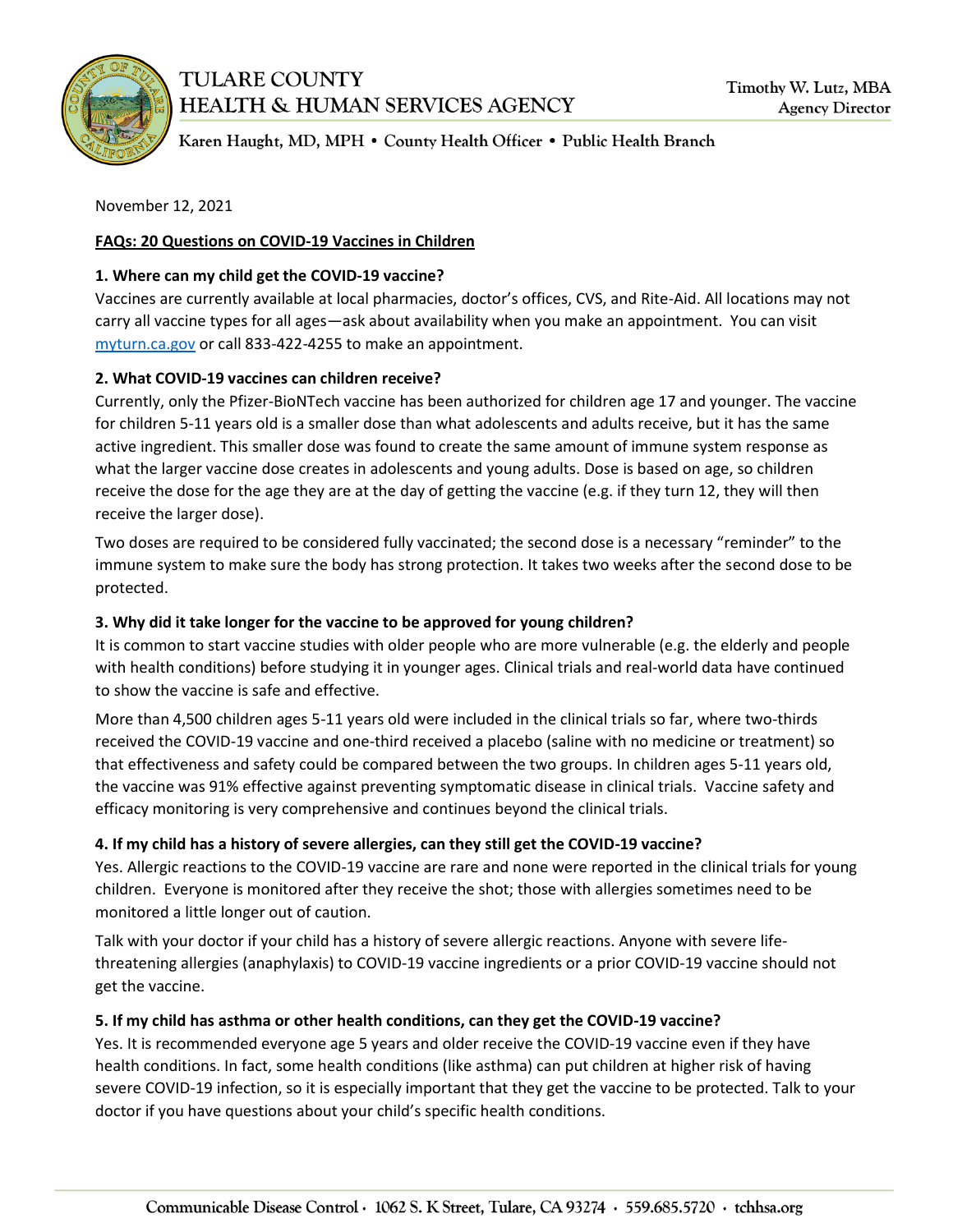



Karen Haught, MD, MPH . County Health Officer . Public Health Branch

#### **6. How should I prepare for my child's vaccine appointment?**

Similar to other doctor's appointments, it is important to make sure your child has eaten a meal and wellhydrated (drank enough water) before their appointment. Talk with your child beforehand –see helpful tips for vaccine [appointments.](https://healthychildren.org/English/safety-prevention/immunizations/Pages/Managing-Your-Childs-Pain-While-Getting-a-Shot.aspx) Make the second vaccine appointment before you leave the clinic; be sure to keep the COVID-19 vaccine card from your first appointment so it can be updated when your child receives their second vaccine. If you have specific questions about your child's health, talk with your child's pediatrician.

#### **7. Does the COVID-19 vaccine have side effects?**

The possible side effects are similar to other routine, childhood vaccines; these are expected whenever the body's immune system is working and building up protection for the future. If side effects occur, they are usually mild and go away on their own within a day or two. Expected side effects can include a sore arm, redness around the shot site, feeling tired, mild fever, chills, or body aches. Some children may need a day or two off from school to rest, so some families may consider scheduling an appointment on a Friday or Saturday for this reason; however, some children may be able to go back to school immediately without any problem. Talk with your family doctor if you have questions.

Note: The vaccine does not contain COVID-19 virus, so the vaccine cannot infect someone with COVID-19. However, some of the vaccine side effects are the same symptoms as a COVID-19 infection (because both a vaccine and infections make the body's immune system work). Your child's school may ask for them to stay home and get tested if they have any symptoms of COVID-19 after their shot. This is because it can be hard to tell whether symptoms are from the body reacting normally to the vaccine with side effects or if the body is starting to fight off a COVID-19 infection—the only way to know is with a nose swab test. The vaccine cannot make someone test positive on a nose swab test and the vaccine takes two weeks after the second dose to be protected, so it is important to get tested.

## **8. Can my child get the COVID-19 vaccine at the same time as the flu shot or other childhood vaccines?**

Yes, they do not have to wait time between shots and it is safe to get multiple kinds of vaccines at the same time. Their arms may feel a little sorer or they may feel a little more of the expected side effects. It is possible for children to get sick from both flu and COVID-19 infections—even at the same time—so both vaccines are recommended to protect them whether done at the same time or not.

## **9. Can my child get the vaccine without a parent or guardian there?**

A parent or adult guardian must be present to consent to the child getting the vaccine at county locations. The exact process will depend on the clinic or doctor's office you get the vaccine—ask when you make your appointment if you have questions.

## **10. I heard vaccinated people get COVID-19—are the vaccines still working?**

Yes. The vaccines continue to be very effective at preventing hospitalization and death from COVID-19 in children and adults; however, in higher risk adults the vaccine started to be a little less effective at preventing infections. The Delta variant of COVID-19 is more than twice as contagious as the original version of the virus and it caused some fully vaccinated adults get infected. Many of those adults had health problems that make them higher risk, which is why booster doses are now recommended to make sure they have ongoing protection.

Even so, recent CDC data show that the vaccine has still been very effective against the Delta variant of COVID-19: persons who get the vaccine are 5 times less likely to get infected and more than 10 times less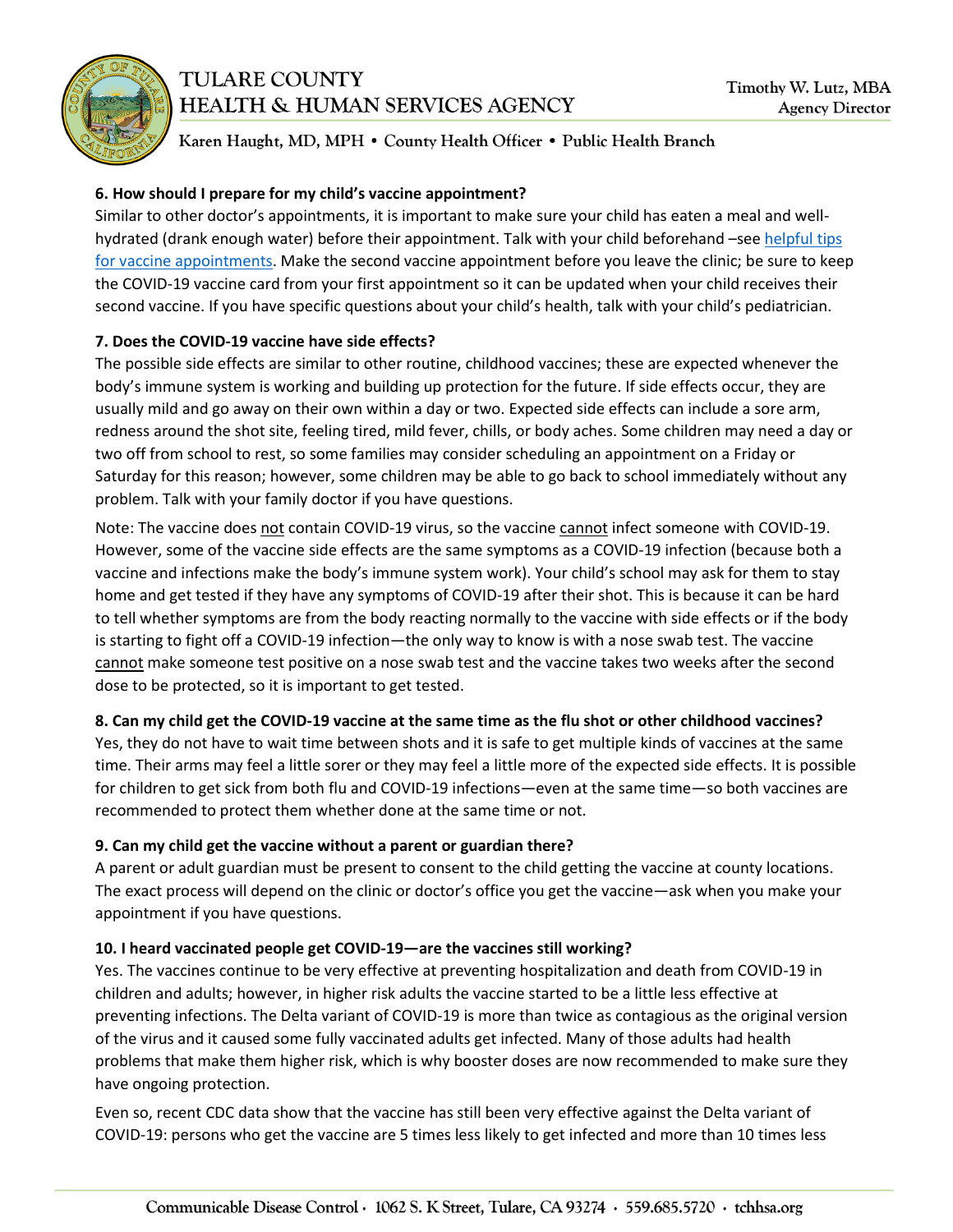

# **TULARE COUNTY HEALTH & HUMAN SERVICES AGENCY**

## Karen Haught, MD, MPH . County Health Officer . Public Health Branch

likely to be hospitalized or die from COVID-19 compared to someone who did not receive the vaccine. This summer, the vaccine was found to be 93% effective at preventing hospitalizations in adolescents 12-18 years old. Clinical trials for children ages 5-11 years old found to be over 90% effective at preventing symptomatic disease. The vaccine will continue to have ongoing monitoring of its effectiveness in all ages as the virus changes.

## **11. Why is it important that children get vaccinated against COVID-19?**

Children also get COVID-19 infection; over 6.5 million children have tested positive in the U.S. so far. There is not sufficient data on the long-term effects of COVID-19 infection in children, but so far "long haul" COVID with lasting symptoms has been found in children and some children develop MIS-C (multi-system inflammatory syndrome in children) which requires hospitalization. More than 65,000 children have been hospitalized due to COVID-19 in the U.S.

Vaccinating all eligible persons in the household is the best way to prevent spread of COVID-19 and help protect the health and well-being of all family members too. So far, more than 140,000 children in the United States have lost a parent or primary caregiver to COVID-19. Getting exposed and infected also means more time out of school and work. Persons who are fully vaccinated are much less likely to get infected after exposure, so they do not have to quarantine at home if they have no symptoms. Vaccinating your child along with all adults can be an important part of protecting your household, especially if there is anyone in the family who cannot get the vaccine (e.g. babies).

# **12. Should my child get the vaccine if they have already had COVID-19 infection?**

Yes, as long as they have recovered. The vaccine is recommended for everyone 5 years and older regardless of whether you have had COVID-19 infection or not. It is possible to get COVID-19 infection more than once and it is not known how long potential protection from infection may last or how strong that protection may be. So far, data shows that the vaccine may provide better, more reliable protection than the infection alone and that the vaccine boosts protection in people who have had the infection before.

Your child should *not* get a COVID-19 vaccine if they were recently exposed or diagnosed with COVID-19; they should wait until quarantine or isolation is complete. Anyone who received monoclonal antibody treatment or was diagnosed with MIS-C or MIS-A (complications of COVID-19 infection) within the last 90 days should also wait to get the COVID-19 vaccine. And in general, anyone who is sick with a fever should wait until they feel better before getting vaccines.

# **13. If my child gets the vaccine, can they stop wearing a mask?**

Masks are still required for everyone indoors at school and when visiting medical or congregate living facilities. It is strongly recommended that everyone age 2 and older continue to wear masks when indoors in public as an extra layer of protection (both to protect you and those around you) until there is less COVID-19 in the community. Currently, only unvaccinated persons are required to wear masks indoors in most other public settings in California.

The COVID-19 vaccine is very effective. Children are not considered "fully vaccinated" until after two weeks from the second dose because it takes that long for the body to build up protection. However, like most medicines and vaccines, it is not 100% effective. This is why masks are still recommended. This is especially important for people who live with higher-risk persons (e.g. elderly persons, persons with health problems or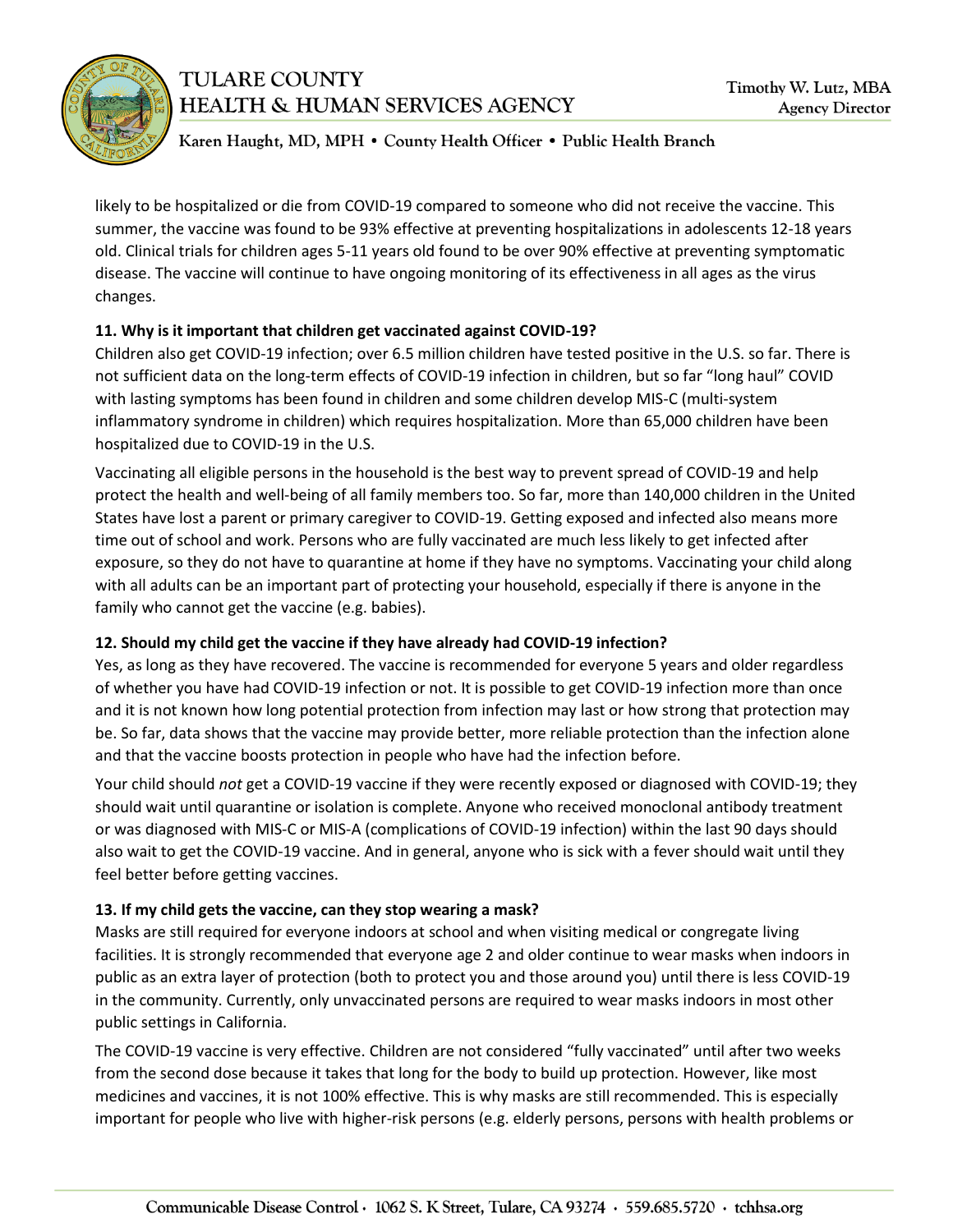

## Karen Haught, MD, MPH . County Health Officer . Public Health Branch

weaker immune systems, persons who cannot yet get the vaccine like babies, etc.) to make sure the family stays protected too.

## **14. If my child gets the vaccine, do they still need to get tested?**

Everyone should get tested for COVID-19 if they feel sick with COVID-19 symptoms (get a test ASAP) or if they were recently exposed to COVID-19 (get a test 5 days later). This is because while fully vaccinated people are much less likely to get infected than people who have not gotten the vaccine, it is not 100%. It is still possible to get the infection and fully vaccinated people are contagious if they do happen to get infected.

Note: The vaccine cannot make people test positive; only getting exposed to another person with the virus can make someone test positive on a nose swab.

## **15. If my child gets the vaccine, do they still need to quarantine after an exposure?**

No. If they are fully vaccinated, they do not have to stay home on quarantine if they are exposed as long as they have no symptoms (they can stay in class and continue after-school activities). This is because people who are fully vaccinated are much less likely to get infected than people who have not received the vaccine.

Fully vaccinated people should still wear a mask indoors, watch for symptoms, and get a test 5 days after an exposure to be sure they didn't get infected. This is because while they are much less likely to get infected, the vaccine is still not 100% effective; fully vaccinated people are contagious if they do happen to get infected so it is important to check and take precautions just in case.

# **16. If my child didn't get the second vaccine dose on time, can they still get the vaccine?**

Yes, it is important to complete the series to be protected. It is OK to get the second dose even if it's been more than 21 days since the first dose, but get it as close to 21 days as possible so that they can be protected as soon as possible. It takes two weeks after the second dose to be considered fully vaccinated and protected.

## **17. Do children need to get booster vaccines?**

No, booster doses have only been authorized for adults 18 and older at this time. Some children age 12 and older may qualify for a third dose of Pfizer-BioNTech if they are severely immunocompromised (have a very weak immune system) and meet special criteria—talk with your family doctor if you are unsure.

# **18. Will my child have to get vaccinated to attend in-person learning?**

Yes, the COVID-19 vaccine will be added to California's list of vaccinations that are already required for school like vaccines for measles, varicella, etc. California K-12 students will be required to be vaccinated for in-person learning starting the term after the vaccine receives full FDA approval for their age group (7<sup>th</sup>-12<sup>th</sup> grades or K-6<sup>th</sup> grades). So because the EUA for adolescents came out first, the requirement for 7<sup>th</sup>-12<sup>th</sup> grades may be January 2022 or July 2022 depending on when it receives full FDA approval.

Families are encouraged to not wait for the requirement to get their children protected. Children who are vaccinated are less likely to get infected with the virus, less likely to get severely sick or die from COVID-19, and less likely to pass the virus to others in the family. Also, children who are vaccinated do not have to quarantine at home after an exposure as long as they have no symptoms (which means less days off from school).